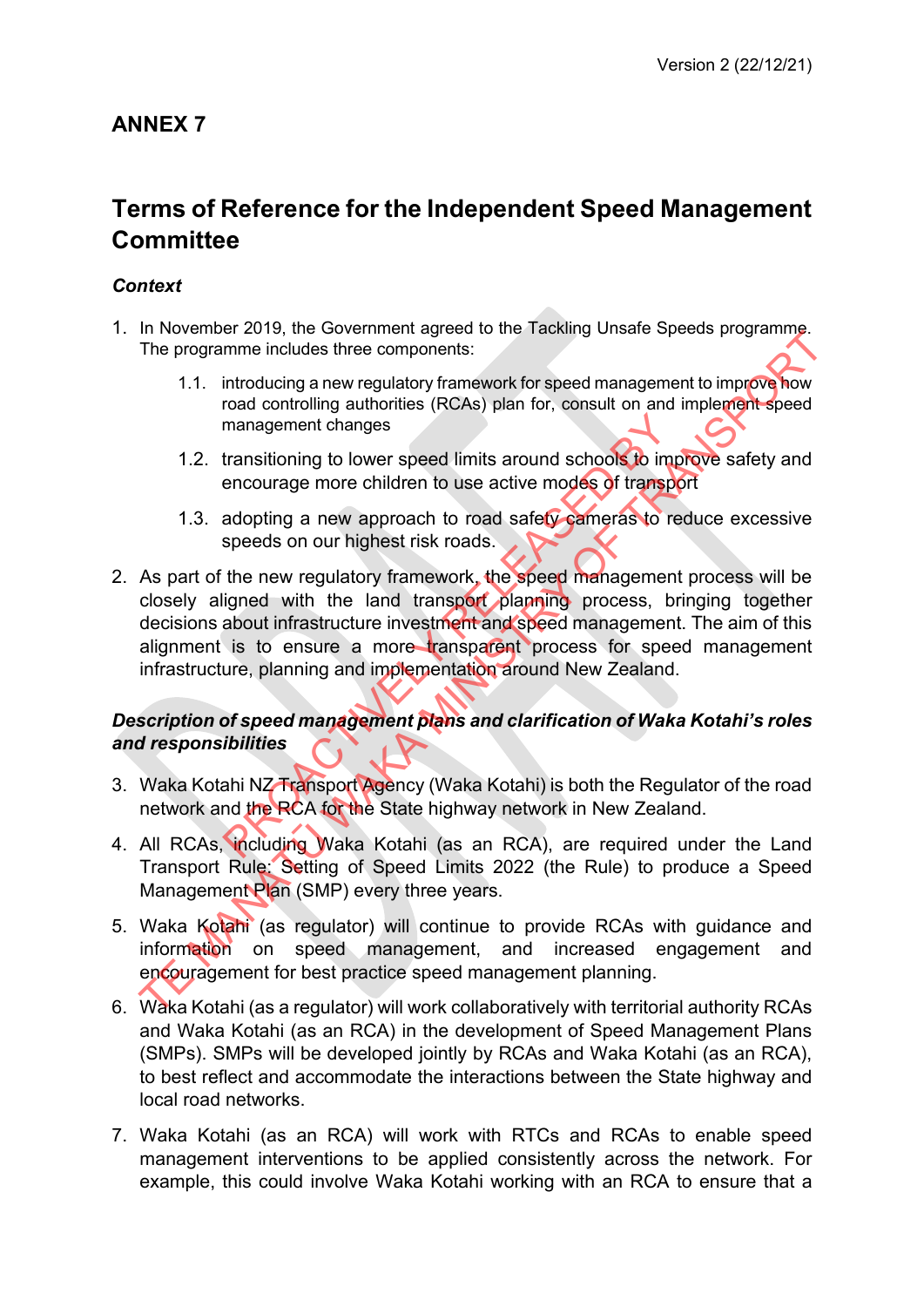local road with no safety infrastructure does not have a higher speed limit than an adjoining State highway with safety infrastructure.

- 8. Regional Transport Committees (RTCs) will provide a forum to encourage consistency across the network and to manage interactions and timing across RCAs, including interactions between local roads and the State highway network, and through boundary issues with bordering regions.
- 9. State highway SMPs (SHSMPs) must identify speed management proposals and set out the objectives, policies, and measures for managing speed on the State highway network for at least 10 financial years from the start of the SHSMP.
- 10.SHSMPs must also include an implementation programme for at least three financial years from the start of the plan, setting out changes (if any) being proposed to speed limits, road safety cameras and safety infrastructure on the State highway network and the timeframe within which each change is proposed to occur.
- 11.Once consulted and finalised, SMPs will be sent to Waka Kotahi.
- 12.The Speed Management Committee (SMC) will confirm whether the SHSMP meets the process-related criteria of the Rule. Waka Kotahi will confirm whether Regional SMPs meet the process-related criteria in the Rule. It is not the role of the SMC or Waka Kotahi to re-evaluate each individual speed management intervention proposed in SMPs. to speed ilmits, road salety cameras and salety intra<br>
way network and the timeframe within which each cha<br>
sulted and finalised, SMPs will be sent to Wake Kotahi.<br>
d Management Committee (SMC) will confirm whether<br>
proces nighway network for at least 10 miancial years from the start of the SHSMP.<br>SHSMPs must also include an implementation programs for a least the financial years from the start of the plan, setting out changes (if anyt) bein
- 13.The Director of Land Transport will be responsible for certifying all Regional and State highway SMPs.
- 14.Once a SHSMP has been certified and published, Waka Kotahi (as an RCA) will be responsible for implementing the agreed changes in the plan.
- 15.All speed limits formally come into force through inclusion on a national register (known as the Register of Land Transport Records).

### *Establishment of an independent speed management committee*

- 16.Cabinet agreed to establish a national Speed Management Committee (SMC) to assess Waka Kotahi (as an RCA) SHSMPs against process-related criteria in the Rule. This needs to occur prior to the Director providing final certification and comment.
- 17.The SMC could request the Agency, if deemed necessary, to procure an independent review on the speed management guidance Waka Kotahi (as regulator) will provide to RCAs.
- 18. The Rule and the Land Transport Act require Waka Kotahi to establish the SMC, with members appointed by the Minister of Transport. Te Manatū Waka facilitates the appointment process in consultation with the Director (though consultation with the Director is not required by the Rule).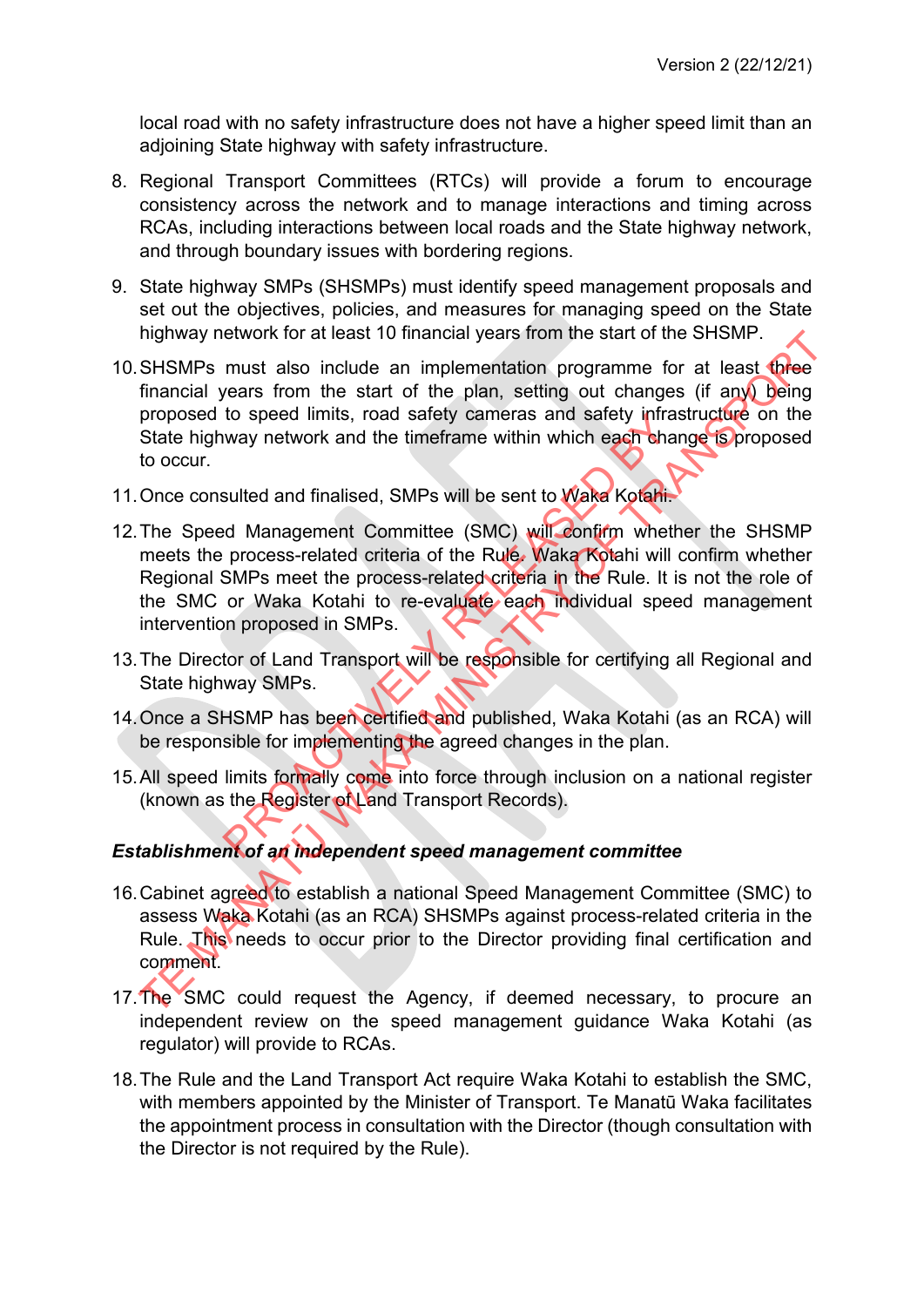- 19. A review of the speed management framework will be scheduled three years after the new speed management framework is in place, including consideration of how the SMC and Director roles are working.
- 20.The Rule sets out the functions, powers, and duties of the SMC. This, together with the fact that the members are appointed by the Minister of Transport provides the SMC with independence from Waka Kotahi and the Director.

The Speed Management Committee will be established to:

- review the draft State highway speed management plan and provide advice to the Director as well as any comment the committee considers the Director should make in accordance with the Rule
- provide oversight of the information and guidance on speed management that the Agency provides under this Rule, to ensure that the information is up to date and is fit for purpose

The Speed Management Committee may also provide comments to the Agency (as RCA) on a consultation draft plan during the consultation process.

### *Speed Management Committee's responsibilities*

21. The SMC has the following responsibilities.

- reviewing the draft SHSMP and providing advice to the Director as well as any comment the SMC considers the Director should make in accordance with this Rule prior to the Director providing final certification
- Providing oversight of (and if the SMC considers it necessary, requesting Waka Kotahi to procure independent reviews to comment on) the information and guidance on speed management Waka Kotahi (as regulator) provides under the Rule, to ensure this information is up-to-date and fit-for-purpose. provide oversight of the information and guidance on speed a<br>Agency provides under this Rule, to ensure that the information<br>for purpose<br>danagement Committee may also provide comments to the A<br>draft plan during the consult The movies with earth State highway speed management plan and provide a divice to the Director as well as any comment the committee considers the Director society in accordance with the RME<br>
The cororision of the informati
- 22. The review of SHSMPs by the SMC will provide confirmation to the Director if SHSMPs meet the process-related criteria in the Rule. It is not the role of the SMC to re-evaluate each individual speed management intervention proposed in SHSMPs. The SMC must be satisfied SHSMPs include the following:
	- an implementation programme for at least three financial years from the start of the SHSMP setting out the changes (if any) being proposed to speed limits (including, to the extent practicable, the information that would need to be submitted to the Registrar to set the proposed speed limit), safety cameras and safety infrastructure on the relevant roads and the timeframe within which each change is proposed to occur
	- the outcome of reviews of all speed limits of 70 km/h or 90 km/h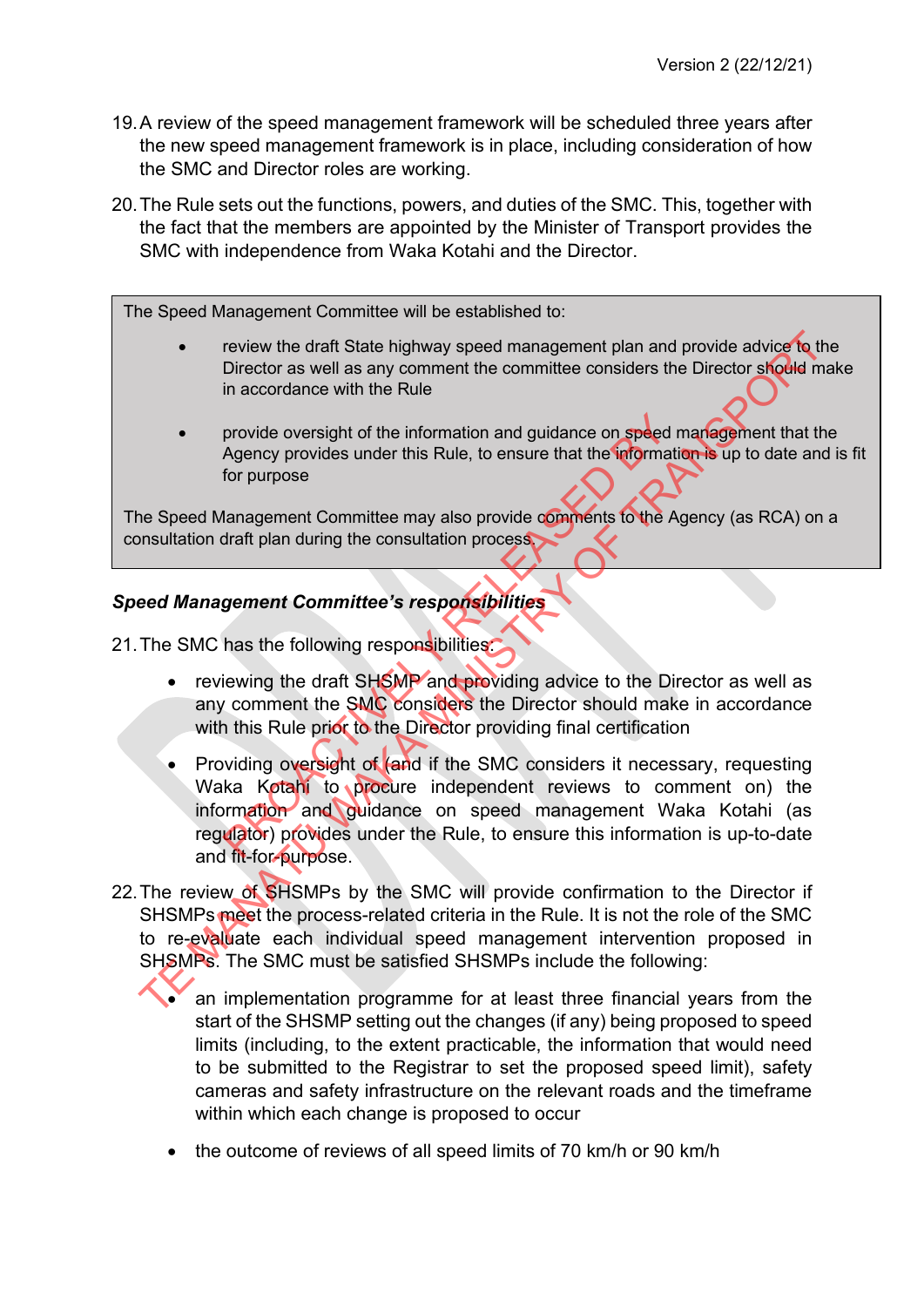- any designation of a category two school; and an explanation for why, having regard to any guidance provided by the Agency about speed limits outside schools, the speed limit outside the category two school is safe and appropriate for the road
- comment on any changes to speed limits, safety cameras and safety infrastructure that were included in the implementation programme in the previous plan (if any) that have not been implemented
- for any changes being proposed to a speed limit that do not align with Waka Kotahi's assessment of the safe and appropriate speed limit for the road, an explanation for why the road controlling authority proposes a different speed limit
- include comment on any review relevant to the region that has been completed by the Agency since the previous plan was published.
- 23. The SMC must also be satisfied that Waka Kotahi (as an RCA) has confirmed that it has undertaken appropriate consultation on the SHSMP. The Rule will require consultation with Māori. The Rule will encourage a joint consultation process on State highways and local roads to occur, whereby an RTC will be able to receive submissions on proposed changes to all roads in their region and forward submissions on the State highway network on to Waka Kotahi, who must then consider these submissions. relation of the region and the region of the region of the region poleted by the Agency since the previous plan was publemust also be satisfied that Waka Kotahi (as en RCA) has entaken appropriate consultation on the SHSMP Folialities assessment of the safe and appropriate speed limit for the road, and<br>explanation for why the road controlling authority proposes a different speed<br>innit<br>include comment on any review relevant to the region tha
- 24. When assessing a final draft SHSMP, the SMC may also provide comment in writing on the extent to which, in its view, the SHSMP:
	- sets out the objectives, policies, and measures for managing speed on relevant roads for at least 10 financial years from the start of the SHSMP
	- is consistent with the road safety aspects of the current Government Policy Statement on Land Transport and any current Government road safety strategy
	- takes a whole-of-network approach by including consideration of a range of speed management interventions
	- is likely to lead to speed limits set in compliance with the Rule

**has had regard to the desirability of a road under the control of one RCA** and an adjoining road under the control of another RCA having the same speed limit, unless there is good reason for different speed limits

• is likely to lead to compliance with the timeframes for when safer speed limits around schools must be implemented (i.e. each RCA must ensure at least 40 percent of schools under its control have speed limits that comply with the Rule by 30 June 2024; 100 percent of speed limits must comply by 31 December 2027).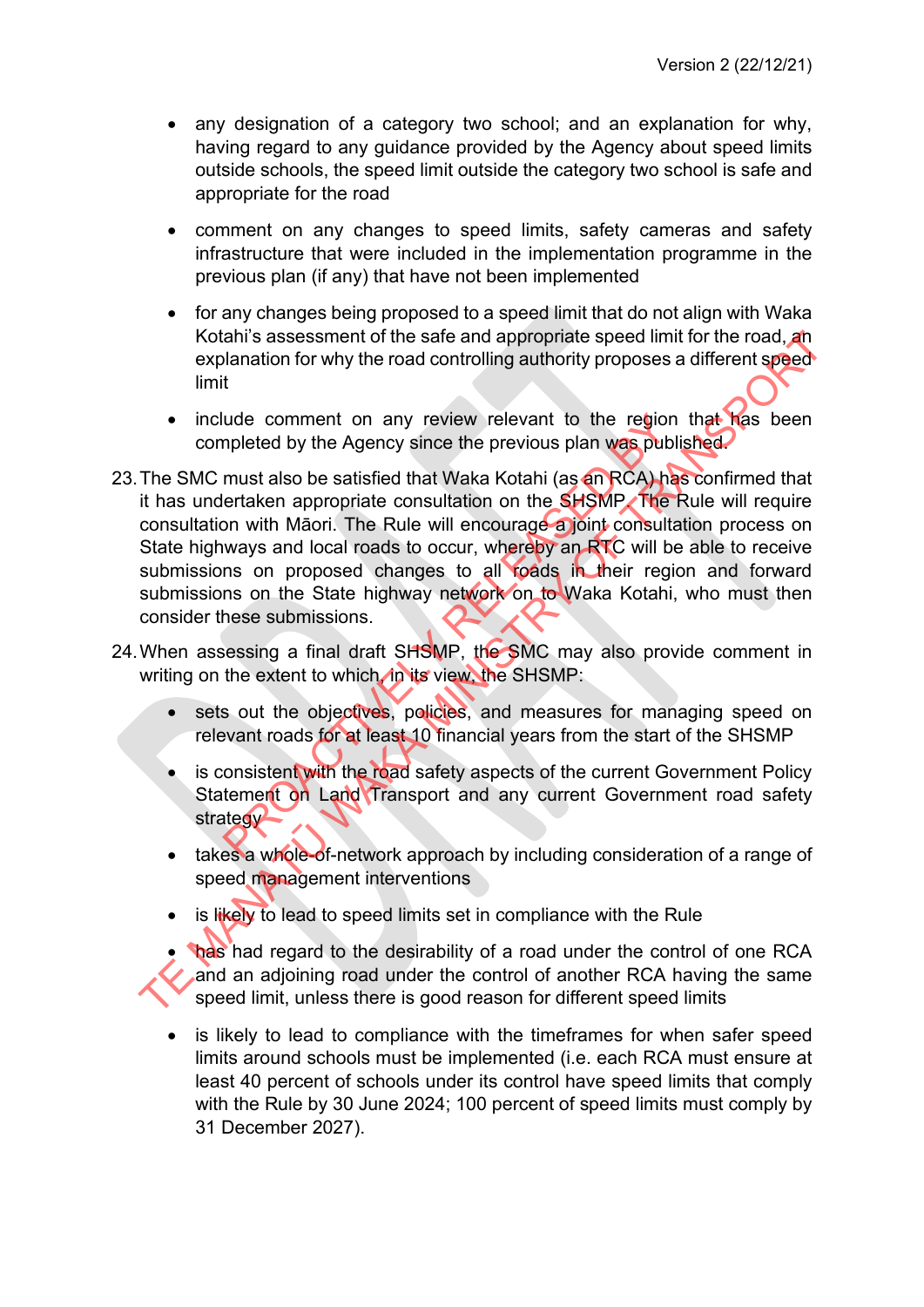- 25.Waka Kotahi (as an RCA) will need to confirm that consultation has been carried out, and that the plan sets out the objectives, policies and measures as required by the Rule. If the SMC is satisfied Waka Kotahi has met these requirements, the SMC must provide advice to the Director on the extent to which the final draft plan meets the requirements recommend the Director to certify the SHSMP who will provide a certificate to that effect.
- 26.If the Director is not satisfied that Waka Kotahi (as RCA) has met the Rule requirements, it must refer the final draft plan back to Waka Kotahi (as RCA) with recommendations about how Waka Kotahi (as RCA) can meet the requirements in the Rule. The Director may seek further SMC advice at this point.
- 27.The SMC may also provide comments to Waka Kotahi (as RCA) on a consultation draft plan during the consultation process, limiting its comments to the same matters it can advise the Director on.
- 28. A Secretariat based at Waka Kotahi, and independent of Waka Kotahi (as RCA) will support the SMC.

### *Appointment of SMC Chairperson*

29. The Minister of Transport appoints the Chair of the SM

30.The Chair is responsible for:

- setting the agenda for SMC meetings
- presiding at each SMC meeting
- casting a deciding vote in the event of a tied vote on a particular issue.
- 31. Should the Chair be unable to exercise their functions because they are either unavailable or interested in a matter, the meeting will be chaired by the deputy chair the Minister has appointed or, if there is no deputy chair, by a temporary Chair appointed by the SMC. This is to be noted in the minutes where relevant. matters it can advise the Director on.<br>
Trait based at Waka Kotahi, and independent of Waka I<br>
of the SMC.<br> **to f SMC Chairperson**<br>
ter of Transport appoints the Chair of the SMC.<br>
is responsible for:<br>
siding at each SMC m the Rule. The Director may seek further SMC advice at this point.<br>The SMC may also provide comments to Waka Kotahi (as RCA) on a<br>consultation draft plan during the consultation process, limiting its comments of<br>the same ma

### *Appointment of SMC members*

- 32.The Minister of Transport will appoint the members by written notice, which will state the term of the appointment (to be three years or less).
- 33.Te Manatū Waka facilitates the appointment process in consultation with the Director.
- 34.The SMC will comprise of members selected for their expertise in their specialist areas. This includes the following:
	- appropriate knowledge, skills, and experience in relation to speed management and road safety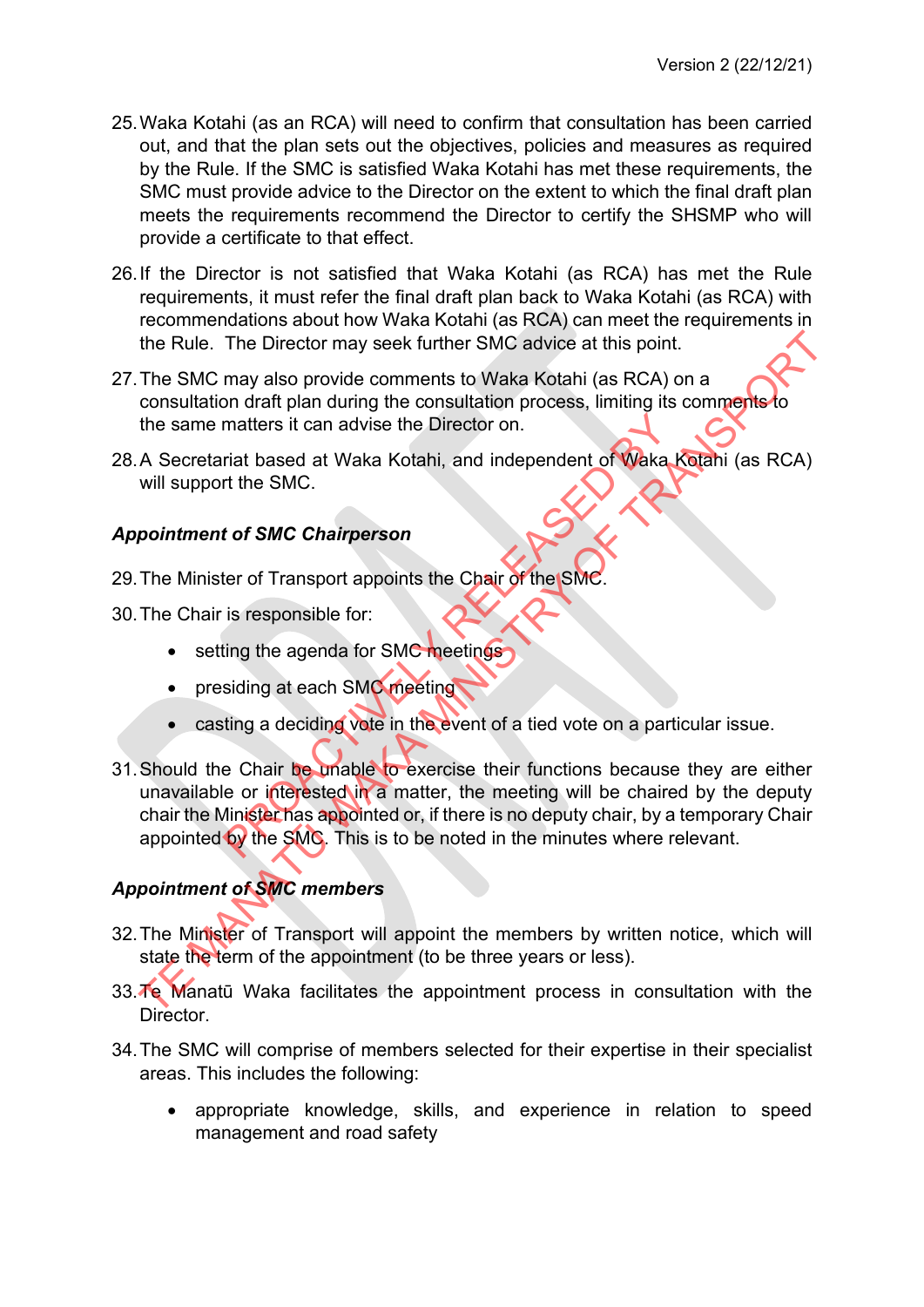- appropriate knowledge, skills, and understanding of the impacts of speed management on local government, motorists, rural communities, vulnerable road users, freight carriers or enforcement matters
- other appropriate knowledge, skills, and experience to assist the SMC to achieve its purposes, perform its functions and duties, and exercise its powers.
- 35.Members are not appointed as representatives of their primary employer or any other organisation.
- 36.The SMC must have no more than nine members.
- 37. SMC membership will be listed on the Waka Kotahi website.<br>Responsibilities of all SMC members<br>Meetings

#### *Responsibilities of all SMC members*

#### *Meetings*

- 38.SMC meetings will normally be held in Wellington. Members may attend the meeting in person or by videoconference/teleconference link.
- 39. The timing of meetings will align with the certification of Waka Kotahi SHSMPs. This will require meeting to certify plans approximately every three years in accordance with the Rule.
- 40.The SMC will also be required to meet to review and provide comments on the information and guidance on speed management Waka Kotahi (as regulator) provides. The frequency of these meetings will occur on an as-needed basis. The strain of all SMC members<br>
Etings will normally be held in Wellington. Members<br>
person or by videoconference/teleconference link.<br>
The meeting to certify plans approximately every<br>
the Rule.<br>
Will also be required to m
- 41.All members are expected, prior to each meeting, to have:
	- critically appraised all information provided to the SMC to be considered at the meeting
	- analysed the subject forming an initial professional view for discussion at the meeting.
- 42.All members are required to provide their view on SHSMPs and/or the information and guidance on speed management Waka Kotahi (as regulator) provides. Members must be prepared to discuss these topics with other members in a professional and constructive manner. The SMC must have no more than nine members.<br>
SMC membership will be listed on the Waka Kotahi website.<br> **sponsibilities of all SMC members**<br> **etings**<br>
SMC meetings will normally be held in Wellington. Members may attend t
- 43.If one or more members cannot attend a meeting, the Chair may agree to hold the meeting in the members' absence and forward notes of the SMC's preliminary deliberations to the absent member(s).
- 44.A substitute or proxy cannot represent members who are unable to attend a SMC meeting.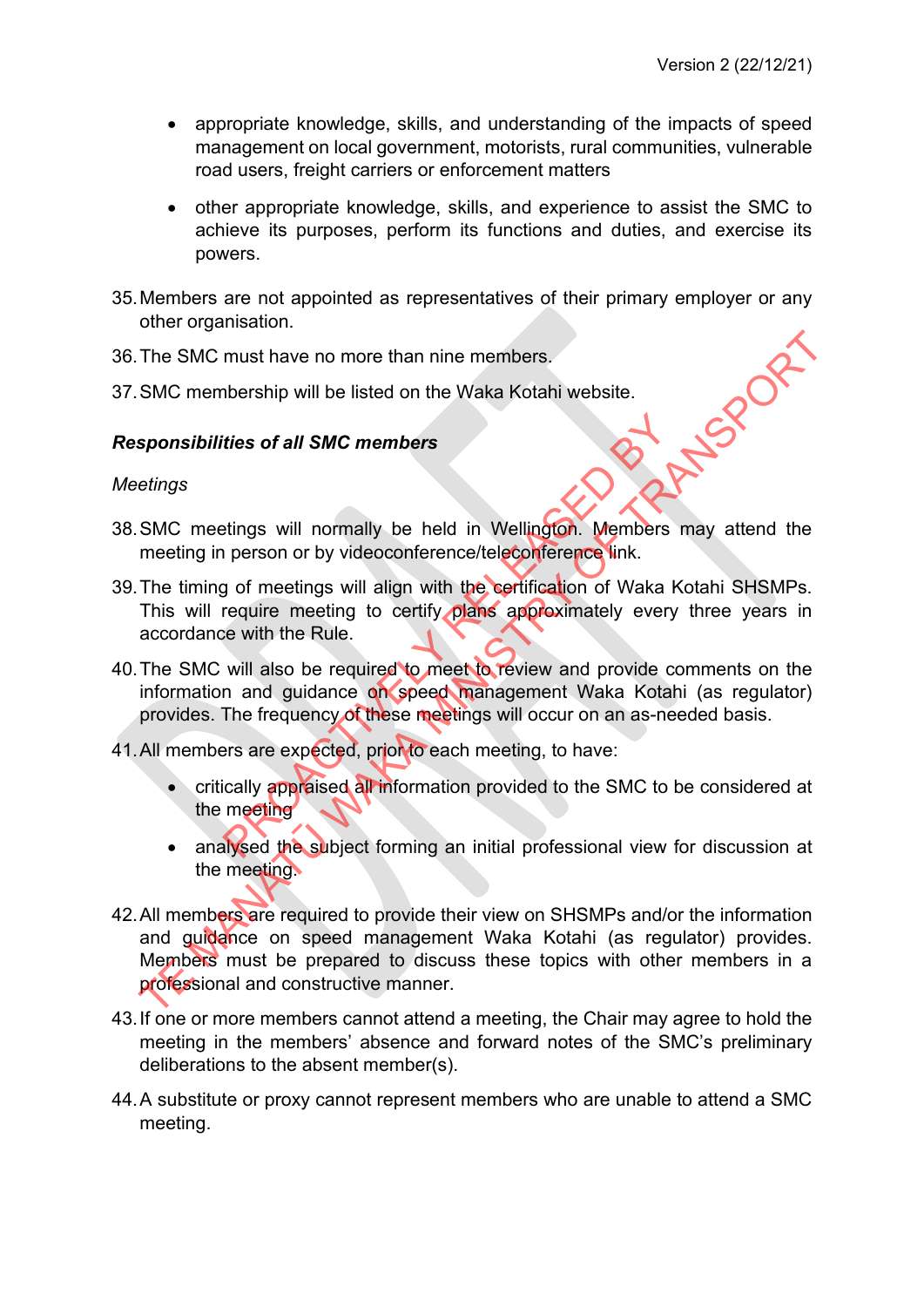- 45.The SMC is expected to reach a consensus on whether a SHSMP has met the requirements of the Rule and on its comments on the information and guidance on speed management Waka Kotahi provides.
- 46.If a consensus cannot be reached, a recommendation may be advanced based on a majority view. Any minority views can be recorded in the Minutes.
- 47.Following the meeting, all members are expected to contribute to the finalisation of the meeting Minute in a timely manner.

#### *Interest reporting*

- 48.SMC members must declare any interests prior to each meeting.
- 49. The Crown Entities Act 2004 may require the member to be removed from matters and not vote unless the Chair (or in some cases the Minister) gives permission otherwise. In the case of lesser conflicts (where the Crown Entities Act provisions do not apply), the Chair may determine, in consultation with Waka Kotahi and the Ministry of Transport, the appropriate mitigation steps required for managing each interest that arises. of the SMC.<br>
The same of lesser conflicts (where the Crown Entities) of the case of lesser conflicts (where the Crown Entities)<br>
Subject to the Chair may determine, in consultation with Wake<br>
Transport, the appropriate mit SMC members must declare any interests prior to each meeting.<br>The Crown Entities Act 2004 may require the member to be removed from matters<br>and not vote unless the Chair (or in some cases the Ministér) gives pormission<br>oth
- 50.If members of the SMC develop new, relevant interests, whether they might lead to real, potential or perceived conflicts, they are expected to inform the Secretariat as soon as is reasonably practicable and declare them at the start of the next meeting.

#### *Media*

- 51. Only the Chair is authorised to comment publicly on the affairs of the SMC, and as a matter of no surprises, the Chair is expected to advise the Secretariat and the Minister of Transport in advance.
- 52. Members are expected not to take any action or make any public statement that is derogatory of or in any way damaging to the SMC, Waka Kotahi, Te Manatū Waka, or the Minister of Transport. Doing so may result in the Minister removing the member from the SMC.

#### *Conduct*

- 53.Members must perform their functions in good faith, honestly and impartially, and avoid situations that might compromise their integrity or otherwise lead to conflicts of interest. Proper observation of these principles will protect the SMC and its members and will ensure it retains public confidence.
- 54.Members must conduct themselves in accordance with the SMC Terms of Reference at all times.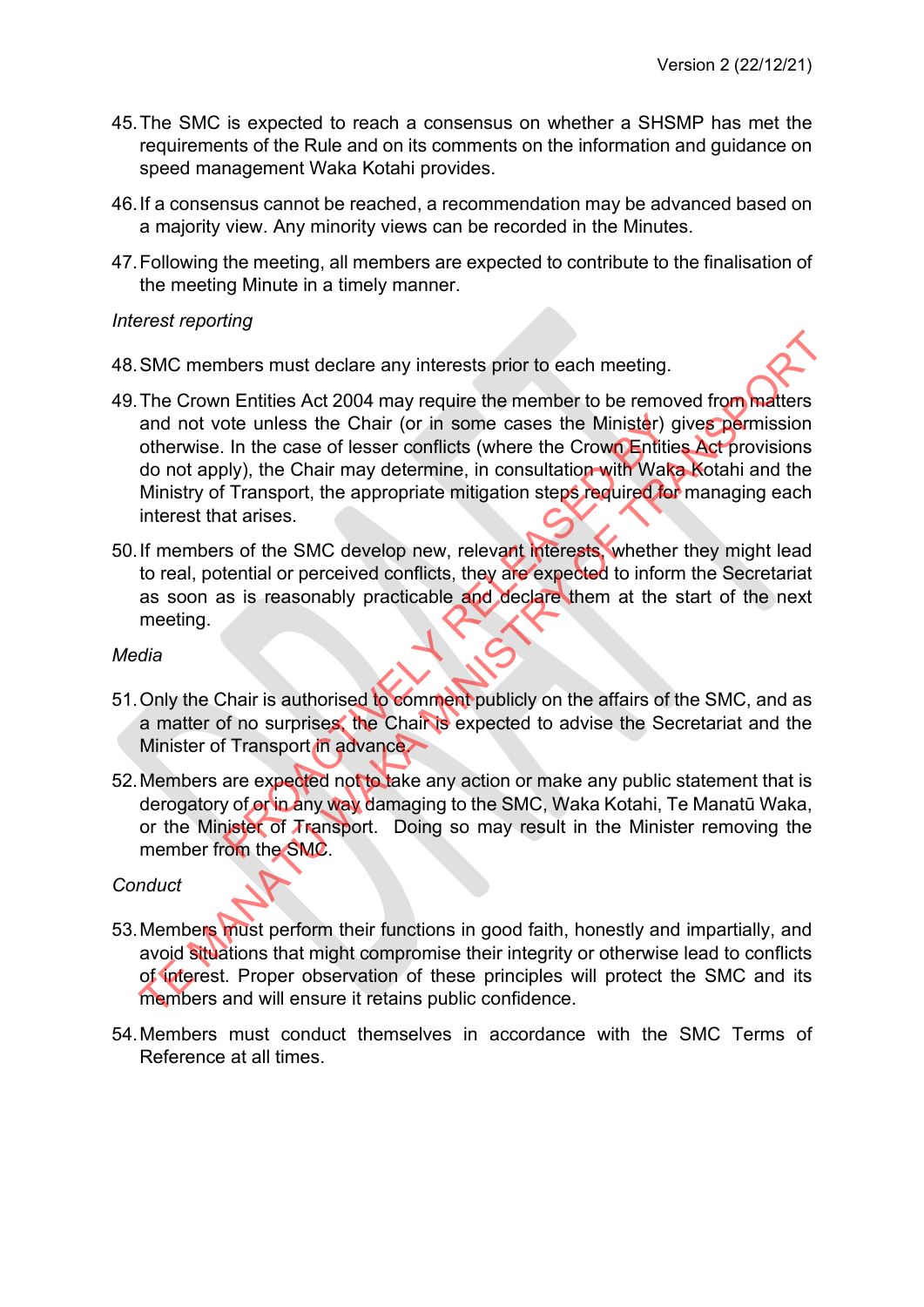### *Membership*

*Reappointment, removal, and resignation*

- 55. Any member of the SMC (including the Chair) continues in their role despite the expiry of their term as specified in their letter of appointment until the first of the following events to occur:
	- they are reappointed
	- their successor is appointed
	- the Minister of Transport informs the member by written notice the member is not to be reappointed and no successor is to be appointed at that time.
- 56.Any member may be reappointed at the discretion of the Minister of Transport.
- 57. Any SMC member will cease to hold office if they resign, are removed from office, or become disqualified for appointment through a conflict of interest or any other matter as identified in their disclosure and consent letter.
- 58.A member of the SMC may resign from office by written notice to the Minister of Transport (with a copy to the Secretariat and the Ministry of Transport) signed by the member. The resignation is effective on receipt by the Minister of Transport of the notice, or at any later time specified in the notice. the member will cease to hold office if they resign, are remember will cease to hold office if they resign, are remember adisqualified for appointment through a conflict of interded in their disclosure and consent letter.<br> The Minister of Transport informs the member by written notice the member<br>
is not to be reappointed and no successor is to be appointed at that thine<br>
Any member may be reappointed at the discretion of the Minister of Trem
- 59.The Minister of Transport may, at any time and entirely at their discretion, remove a member or cancel an appointment if they consider the member to be no longer fit to fulfil the role as a SMC member. This removal will be made by written notice and will state the date of removal.
- 60.Members are not entitled for any reason to any compensation or other payment of benefit if they are removed, resign, or are not reappointed.

*Remuneration of members*

- 61.SMC members will be remunerated in recognition of the services they provide to the Government on the matters outlined in this document. This includes attendance at meetings, time spent preparing for meetings, and for performing any other work as requested by the Minister of Transport or officials.
- 62.The Cabinet Fees Framework, administered by Te Kawa Mataaho Public Service Commission, determines the level of fees paid. The fees for the SMC have been set at \$XXX per day for the Chair, and \$XXX per day for the members*. (TBC in the APH Cabinet process)*
- 63.Waka Kotahi will cover reasonable travel and accommodation expenses for members to attend meetings.
- 64.One to two days preparation is expected for each meeting. The SMC is expected to keep the Secretariat informed of the number of days worked.